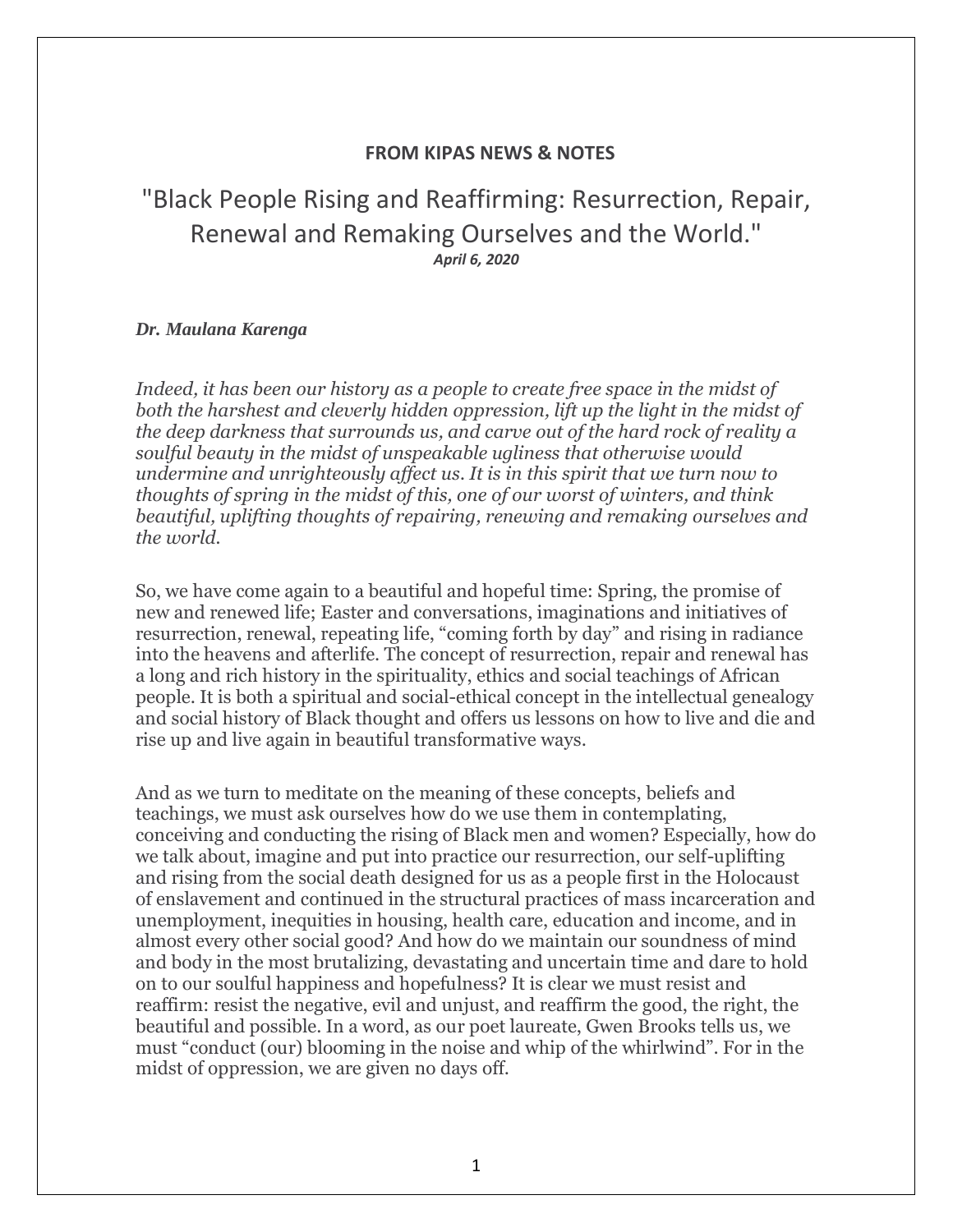The earliest expression of this concept of resurrection, renewal and rising in radiance in the heavens appears in the *Husia*, the sacred text of ancient Egypt. At the heart of this concept of resurrection is the ancient African's rejection of death as the end of life and their quest for immortality through living a righteous life on earth and being judged worthy of eternal life after death thru that righteousness. This resurrection, rising and living after death is called awakening and arising, lifting oneself up, and "coming forth by day", i.e., emerging from the sleep, inactiveness and darkness of death and the grave and "repeating life".

The breaking of the bonds of death and grave find current use not only thru rising and being rightfully rewarded among the righteous, but also in the social and spiritual teachings of our people. Maria Stewart began her work and teaching during the Holocaust of enslavement which was a morally monstrous act of physical and cultural genocide and a crime against humanity. And it was designed to ensure the social death of enslaved Africans, i.e., culturally dead to themselves and dead as humans to their enslavers, reduced to objects of labor, sex and entertainment.

It is in this context that Maria Stewart calls on us to resurrect ourselves saying, "Let us make a mighty effort and arise, and (even) if no one (else) will promote or respect us, let us promote and respect ourselves" and done rightly, that will compel their respect of us. And again, "O (you) daughters of Africa, Awake! Awake! Arise! No longer sleep nor slumber, but distinguish yourself. Show forth to the world that (you) are endowed with noble and exalted faculties". And she asks African women and all of us, "O you daughters of Africa! What have you done to immortalize your names beyond the grave? What examples have yet (you) set before the rising generation"? What foundation have (you) laid for generations yet unborn? And indeed, "*Where are our union and love*"? (emphasis mine)

And she wants us to wake up, strengthen ourselves and defeat the designs of the Holocaust makers, the genocidists and oppressors. Especially does she want us, Black women and Black men, to raise up in what she calls "our love and union". This means striving and struggling together to end ignorance, to bring light to dimmed, self-deceived and narrowed minds, cultivate the love of learning and righteous living; love each other; and emulate David Walker, the freedom fighter and friend who "distinguished himself in these modern days by acting wholly in defense of African rights and liberty".

In his Easter Sermon, April 16, 1922, the Hon. Marcus Garvey, one of the greatest leaders of the 20<sup>th</sup> century, lectured on the spiritual and social meaning of "The Resurrection of the Negro". He saw Jesus' life as instruction in service and sacrifice and as a symbol of hope and inspiration for Black people to triumph over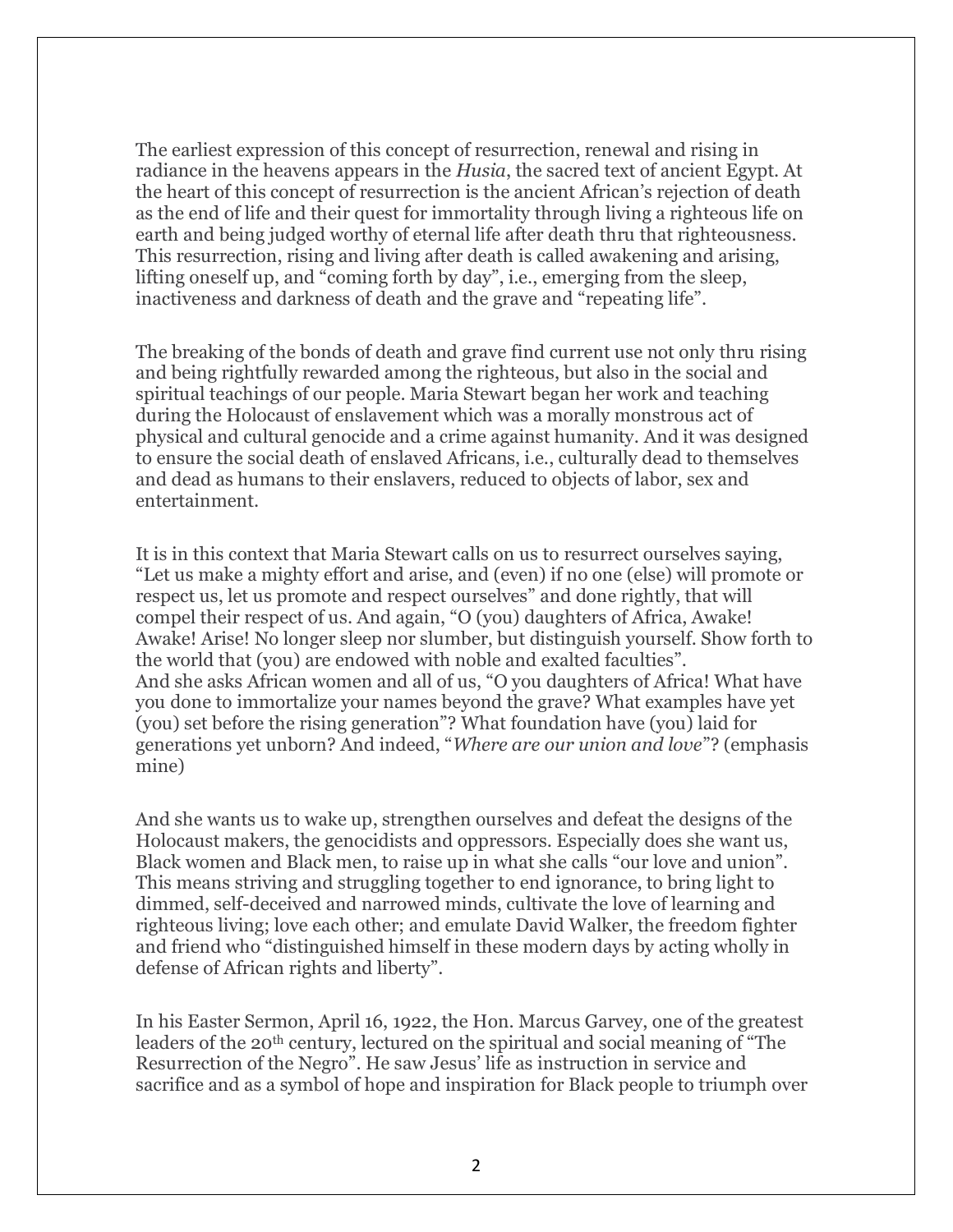the social death designed for them, to "triumph over the slavishness of the past, intellectually, physically, morally and even religiously". He wants us to rise "from the slumber of ages", rise "in thought to higher ideas, to a loftier purpose and a true conception of life".

For him, resurrection of his people is thru the creation of "a risen life, a life of knowing ourselves", knowing and loving each other and creating, as we say in Kawaida, the social and cultural basis for our coming into "the fullness of ourselves". This, he asserts, requires that we be self-determining and become a renewed and strengthened people who are "resurrected not from the will of others to see us rise, but from our own determination to rise irrespective of what the world thinks".

Messenger Elijah Muhammad, founding father of the Nation of Islam, taught the concept of resurrection as a mental, spiritual and social goal for this world. He spoke and taught of our rising from "the grave of ignorance", the deep ditch of fear and self-doubt. "Resurrection of the dead", he taught, "means resurrection of people who are mentally dead to knowledge of self and truth". And "the time is ripe that you rise up and accept your own".

Min. Malcolm, building on the Messenger's teaching, reaffirmed that resurrection is essentially about self-raising in the context of community. It is about rising up from the social and psychological grave in which we were buried in oppression. It is for him, as I read it, rising up from three kinds of deadness, i.e., a grave of unconsciousness, deterioration and inactivity. Thus, he calls on us to "wake up, clean up and stand up". In a word, we are to achieve and practice "critical consciousness, moral grounding and transformative struggle". And Min. Malcolm urges us to hold fast to the faith of our forefathers and foremothers, a faith "of life not death, one that teaches us to live, the importance of life and how to live."

The central teachings of this spiritual, psychological and social resurrection reside in this: to seek and speak truth of ourselves and the world; to do and demand justice in our relationships, society and the world; to remember and revere our elders and ancestors; to cherish and challenge our children to have and demonstrate ethical and expansive conceptions of themselves; to care for and struggle with the vulnerable in their efforts to raise and liberate themselves; to have a rightful relationship with the environment; to love each other, respect each other and to constantly struggle to bring, increase and sustain good in the world. And if we do this and do it righteously and together as Black men and women, then we can stand up in the social coffins constructed for us, as survivors of our intended burial, and as builders of a new world where life and love and the happiness they bring are cherished in an honored, deeply devoted and daily practice.